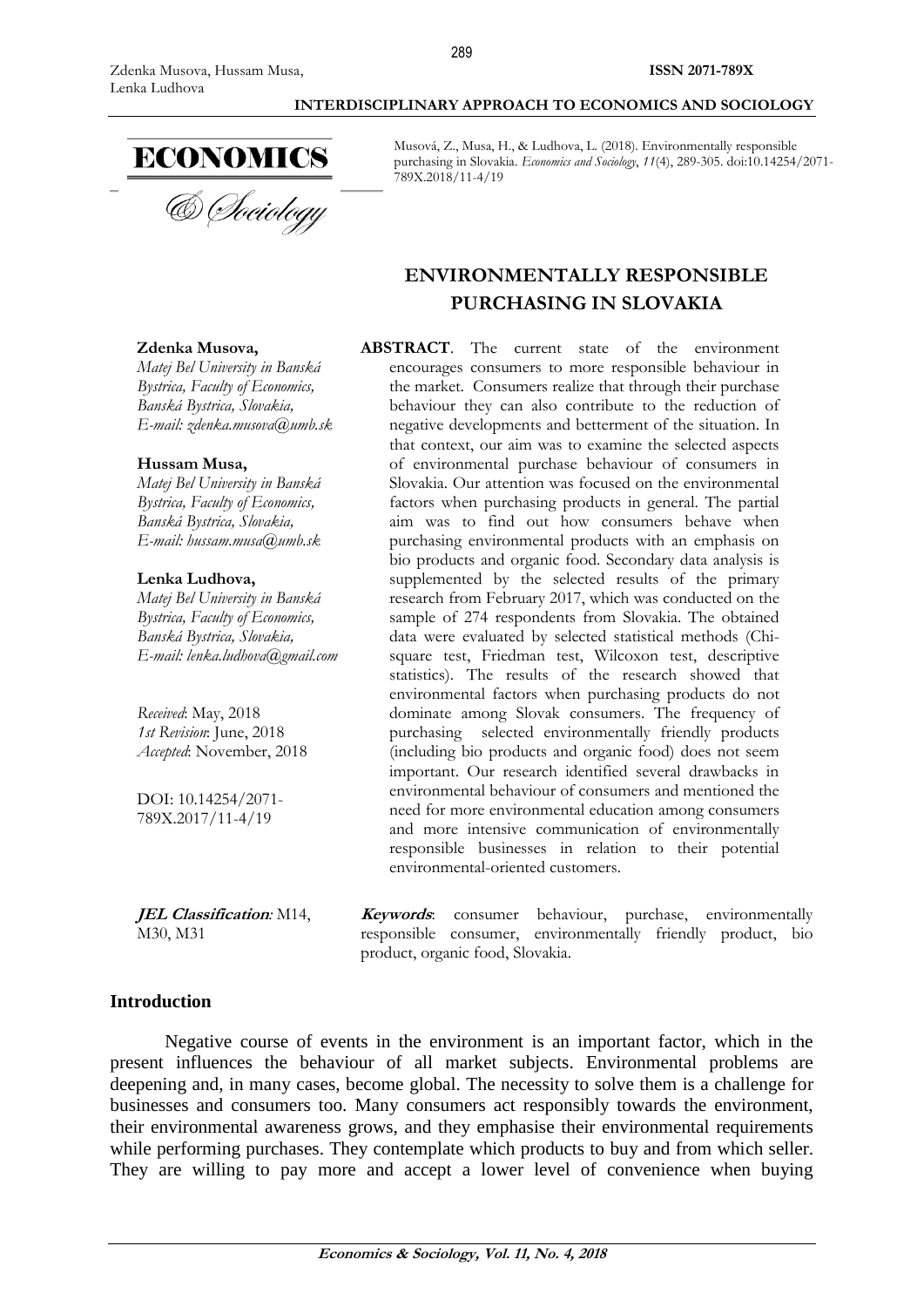environmental products, for example, a shorter period of shelf life or the usage of refundable packaging. They take into account what materials are the products made of, what amount of energy is used in the production process, what fallouts did the production have on the surrounding environment, the way the product was distributed and the possibilities of removing the product after its end of use.

These considerations and increased demands of consumers in the context of environmental product characteristics are at the same time a challenge for businesses, to act more responsibly and improve their business activities through the addition of an environmental dimension. Environmentally oriented behaviour of businesses in these times of global dynamic changes is one of the factors of long-term economic success and a tool to improve their competitive position (Kljucnikov et al., 2016). At the same time, businesses have to put a larger emphasis on the research of the abovementioned characteristics of consumers and their behaviour.

In today's highly informed, competitive and saturated market, a key to success of any business depends on knowing consumer, recognizing the factors influencing their decisionmaking and understanding their way of thinking and pattern of conduct for the purpose of developing an attractive offer of products, supporting services, communication means and other marketing tools in relation to customer needs and expectations (Kurajdova et al., 2015). The study of consumer behaviour and customer satisfactions belongs to a group of very important and significant, long-term subjects of marketing´s attention and their examination requires ongoing approach.

In the outlined context, our paper focuses on the research of the selected aspects of consumer behaviour and their decision-making processes with respect to the purchase of environmental products. Firstly, our attention is directed to the factors influencing consumer behaviour in general. Considering the research object, next we opt for the factors influencing responsible consumer behaviour, especially environmental factors (e. g., environmental friendliness of products, ecological production, eco-labelling of products). In detail, we examine buying of selected "environmentally friendly products" (which products, how often). The partial aim is to investigate how consumers behave when purchasing bio products and organic food.

Various consumer segments can be found at the market based on the approach towards the environment and environmental behaviour. A distinct environmental sentience is typical for some segments and they display an enthusiastic interest in everything related to environmental protection. On the other hand, we also register segments, the members of which are completely indifferent to environmental questions. A careful study and examination of responsible consumer behaviour, environmental factors taking consumers into account when purchasing and preferring environmental products could enable companies not only understand better what is important to a customer when making decision about a product purchasebut also why they behave in the way they behave. This knowledge may help them predict customers' behaviour and consequently influence them by applying various marketing tools with the intention to reach their satisfaction and, in the best case, their loyalty. With regard to these different characteristics of target segments and subsequently their different reactions to marketing stimuli, our findings can be relevant for business practice, planning and implementation of appropriate environmental marketing strategies.

The authors have chosen the following logical structure of the paper. In the Introduction intentions and goals of the authors are briefly outlined. Section 1 presents the relevant literature review and secondary data analysis (previous research). Section 2 explains the suggested research methodology. Section 3 is dedicated to the primary research and its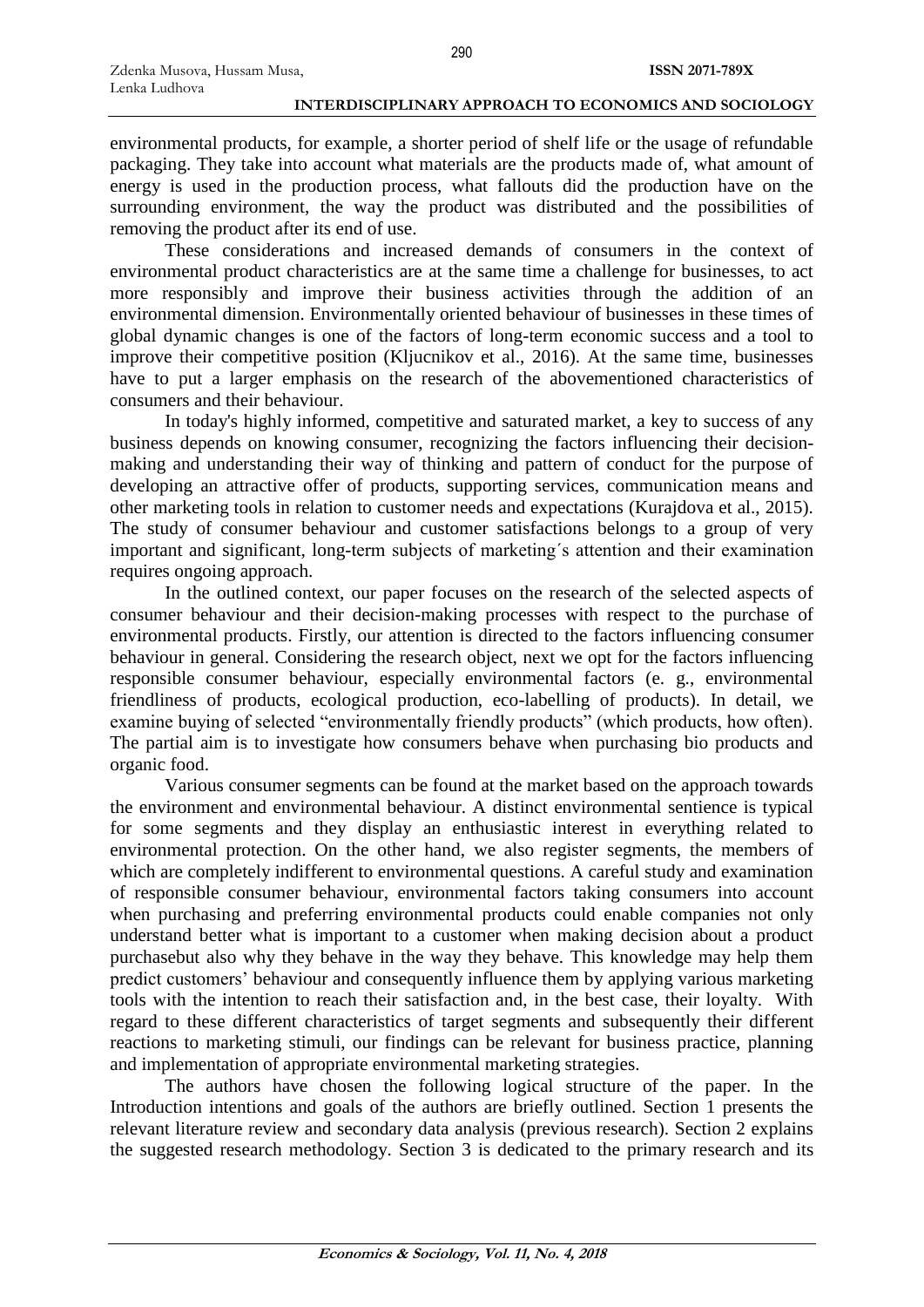selected results focused on the environmentally responsible consumer behaviour. The Conclusion sums up the most important findings and recommendations for future research.

# **1. Literature review**

The study of consumer behaviour and customer satisfaction belongs to a group of very important and significant subjects of marketing´s attention and their examination requires continual and ongoing approach. Consumer behaviour is understood as behaviour that consumers display in searching for, purchasing, using, evaluating and disposing of products and services that they expect will satisfy their needs (Schiffman & Kanuk, 2004).

Consumer behaviour is determined by the amount of factors. The origin of some is in the environment, a part of which is the consumer (external effects), others relate to his individual characteristics (internal factors), and the purchasing situation itself has an effect as well (situational factors). Besides that, businesses try to influence consumers through a whole range of marketing stimuli.

In marketing theory, there exists a whole range of models dealing with the issue of consumer behaviour. Kotler's model of reaction to stimuli (so called black box model) could be designated as the most frequent model of consumer behaviour in marketing literature. The consumer is presented as a black box, with various marketing (elements of marketing mix) and other (economic, technological, political, cultural) inputs/stimuli. The outputs from it are various buyer responses in the form of selection of product, brand, seller, quantity, purchase time. The final decision is influenced by various characteristics of the consumer, as well as the process of purchase decision-making itself. Through the correct understanding of the black box model, and factors, which influence purchase behaviour of the consumer, even marketers gain a better chance of predicting, how the consumer will react to their marketing strategy (Kotler & Armstrong, 2004).

A significant model of consumer behaviour is the model of environmentally conscious behaviour (The environmental value-attitude-system model by Dembkowski and Hammer-Lloyd). Environmental awareness of consumers is one of the influential factors of purchasing behaviour and it comprises a part of value-attitude system of the consumer. A cognitive part contains thoughts, opinions and knowledge of the consumer about the environment. It states that individual consumers have subjective knowledge about environmental consequences of their activities. The emotions and feelings of the consumer towards the environment comprise an affective part of environmental awareness. Creative part focuses on the tendencies of consumer behaviour with regards to the environment. Environmentally oriented behaviour assumes that the consumer tends to behave in a way that contributes to environmentally beneficial solutions. Environmental awareness has to be understood as a part of a broad system of values and attitudes of man (Richterova et al., 2015).

Consumer behaviour substantially influences even global trends. Current concerns also include increased consumers´ interest in greater responsibility and ethical, environmental, and social approach in business. Recent consumer is more informed, more educated, more demanding on the brand and quality of the product and is increasingly interested in how the product is produced, whether it respects employees' rights, environmental pollution standards, what reputation the manufacturer/retailer has. With more responsible behaviour especially towards oneself, as well as towards their surroundings, the consumer becomes the driver of social responsibility and can create substantial pressure on businesses and their responsible behaviour. Businesses encounter the "responsible consumer" increasingly more, who can be defined as a person informed and awared of its consumer habits. He knows and procures his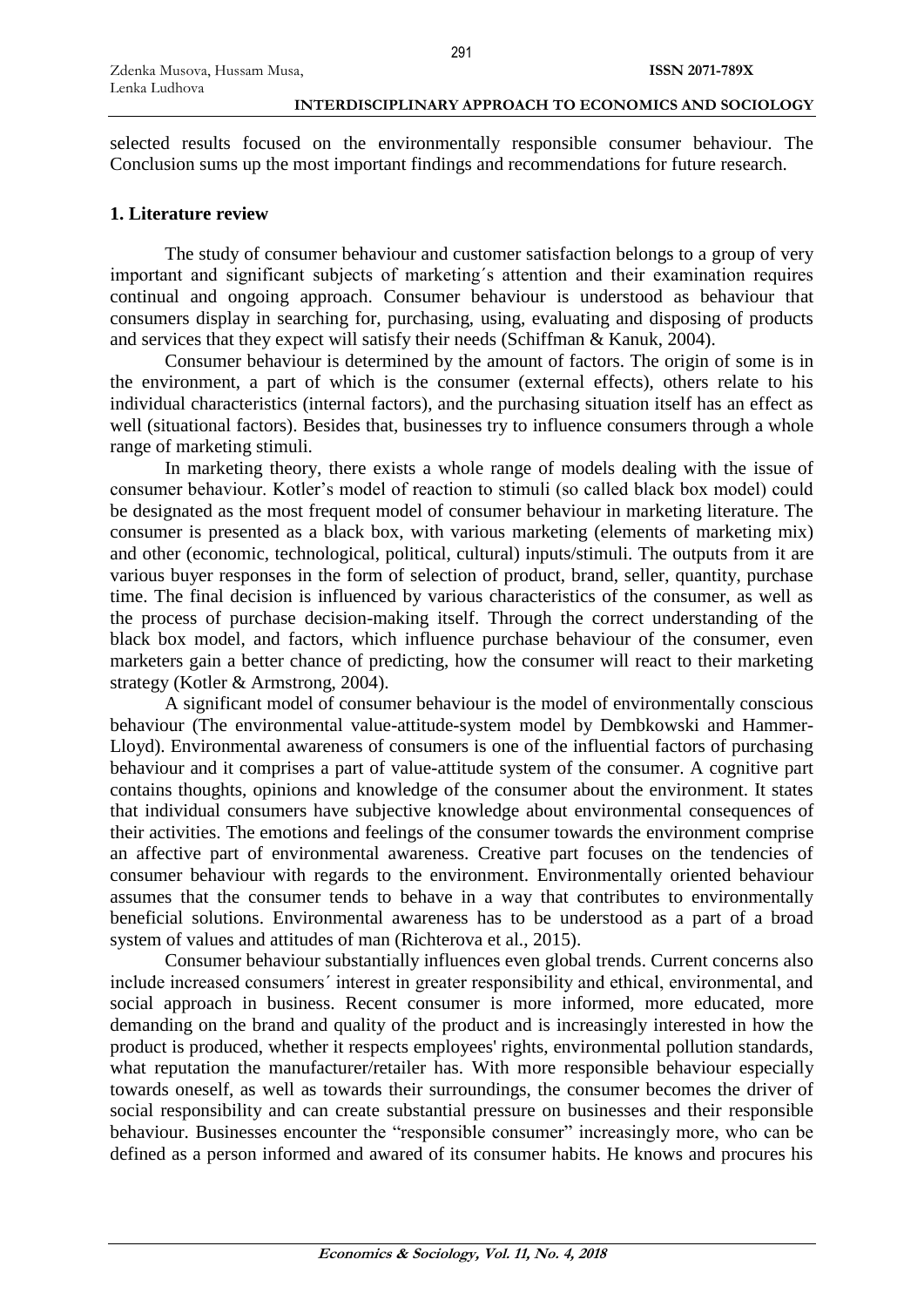consumer rights, selects his products with the least possible negative influence on the environment and considers their influence on the society as a whole.

Numerous studies (Gilg et al., 2005; Mainieri, T. et al., 2010; Marques & Almeida, 2013; Pedrini & Ferri, 2014; Barbarossa & Pastore, 2015; Raletic Jotanovic et al., 2016; Shamsi & Siddiqui, 2017) have been conducted with the aim of examining specifics of environmentally-conscious/responsible behaviour of consumers. The consumers belonging to the environmental market segment are those who are characterized by their self-fulfilment. These people always believe in self-improvement and take action, which are challenging. They are interested in ecological lifestyle, i.e. environmental consciousness, selecting and rejecting products and also volunteering themselves in various events, which are introduced to protect the environment. This segment would naturally welcome changes and take interest in those firms which are committed to environment and launch new products and showing them as a new exciting experiences (Fraj & Martinez, 2007). Paul and Rana (2012) complete, that the consumers in this segment during shopping are interested in environmental products, not merely because of healthier option but in also hope in sustaining the environment for future generation. According to the study by Mostafa (2007) most environmental consumers are well-educated, young adult women, who have more money to spend. They expect green products to satisfy their needs. Environmental benefits are additional attraction for them. Moreover, they are conscious about the environmental claims. They are ready to pay premium price after verifying the environmental claims and individual benefits given to them. Bui (2005) confirmed, green consumer generally falls in the following category: educated, premiddle aged females earning mid to high-incomes. Although much research has been done on the demographic profiles of "green consumers" findings are still relatively mixed with some demographic characteristics showing more consistent results than other. Most studies appear to indicate a limited or ambiguous value of socio-demographic characteristics for segmenting and targeting environmentally conscious consumers (Diamantopoulos et al., 2003).

Being aware of the destruction of natural resources as a result of human activities and the need for the preservation of the environment have increased environmental awareness of consumers (Kumar, & Ghodeswar, 2015). Growing environmental problems caused by industrialization have increased the environmental concerns of customers, communities and governments (Chiou et al., 2011). An increasing number of consumers tend to purchase and consume products that are presented in an environment-friendly way (Esmaeilpour & Bahmiary, 2017). Changes in consumer behaviour have helped the beginning of green revolution meant to avoid further harm to the environment (Juwaheer et al., 2012). Thus, the issue of preserving our environment has caused consumers to rethink their choice of products and for the protection of the environment, many consumers are ready to pay higher prices for products that comply with environmental standards (Newton et al., 2015). The impact of this is seen when companies are turning more towards environmentally friendly products (Finisterra et al., 2009).

Environmentally responsible consumer (the green consumer, ecologically conscious consumer) can be defines as a consumer that takes into account the public consequences of his or her private consumption or who tries to use his or her purchasing power to promote social change (Webster, 1975). Furthermore, these consumers´ behaviour reflects their attitudes and actions toward environmental protection (Fraj & Martinez, 2006). The term "environmental product" (or "green product") usually describe products that protect or enhance the natural environment, the conservation of energy, and the reduction or elimination of toxic agents, pollution, and waste (Ottman et al., 2006). From the environmental point of view, a product can be understood as a critical marketing tool. Although a product is the cause of pollution, it can also be the tool reducing the negative impact on the environment. Decision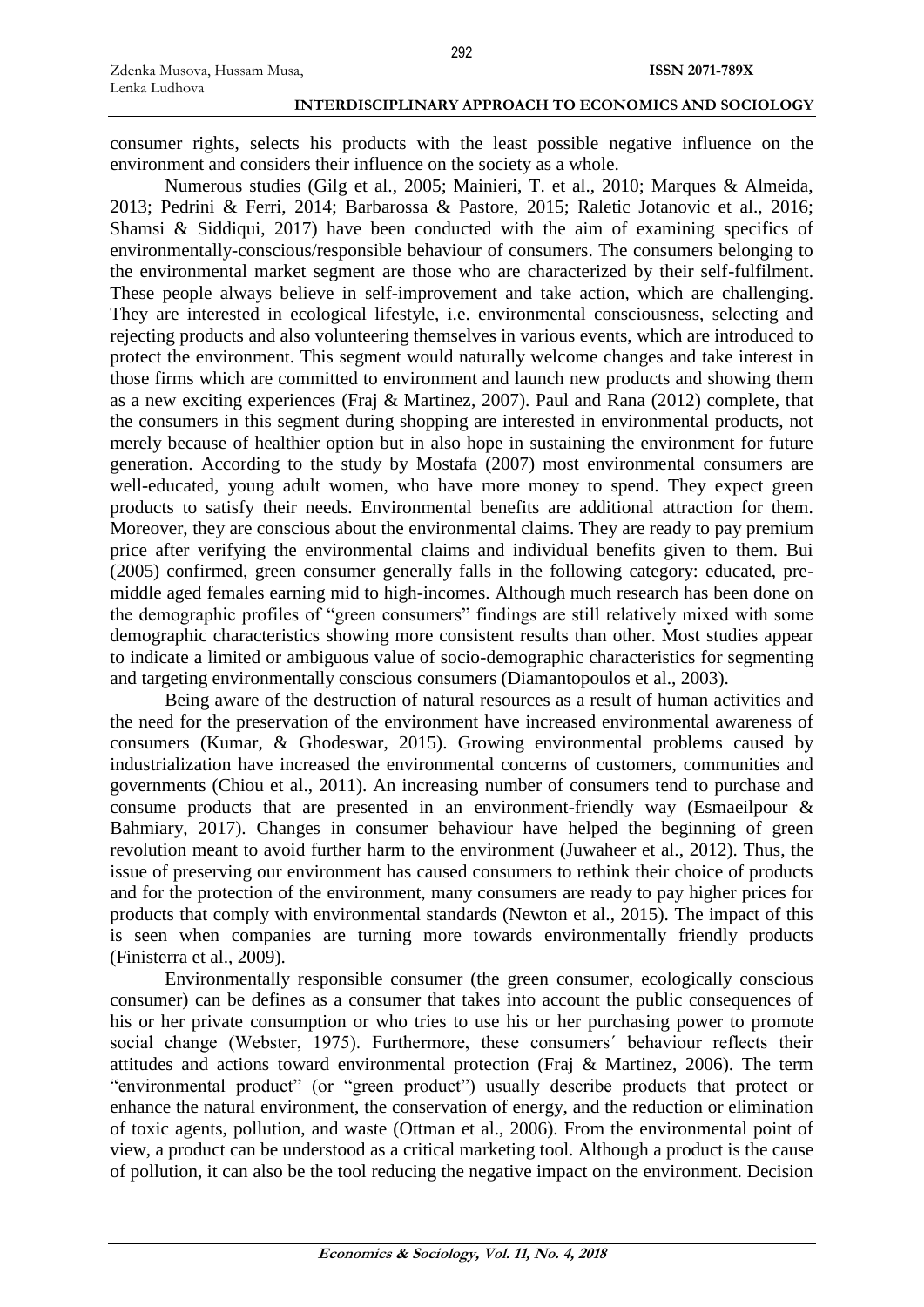about the product can help fulfil the environmentally-oriented demands of customers. Most authors (Stead, & Stead, 1996; Kusa, 2012; Krizanova, Majerova, & Zvarikova, 2013; Zauskova, & Bezakova, 2014) define the environmental product as a product the impact of which on the environment, as well as the natural resources, is positive, taking the whole life cycle into consideration. Environmental product is quality product with long lifespan, made of non-toxic materials with the use of energetically effective production processes and supply, packaged in as little recyclable material as possible, not being tested on animals and not using endangered animal and plant species.

293

# **2. Methodological approach, data and methods**

The presented study examines consumer behaviour with respect to the purchase of environmental products. The main aim of the paper is to present the outcomes of research, which focused on the investigation of the factors influencing product purchasing (including selected environmental factors), buying of environmental products, bio products and organic food in Slovakia. Following the main aim of the paper, we settled following partial aims:

- to identify the various factors influencing consumer behaviour when purchasing products,
- to examine the selected environmental factors influencing product purchasing (environmentally friendliness of products, ecological production, eco-labelling of products)
- to find out which environmental products and how often the consumer purchase,
- to investigate how consumers behave when purchasing bio products and organic food motives and barriers for the purchase of them, willingness to pay higher price for them).

In the order to meet the main aim of the paper, the secondary data analysis and quantitative empirical research have been carried out. In developing the literature review of the paper we applied a number of theoretical scientific methods (analysis, abstraction, historical-logical method, analogy, induction). We used a great variety of secondary data such as scholar book and journal literature, scientific papers, statistics and other reliable information and research works focused on detecting the issue of consumer behaviour and environmental responsible behaviour.

In the primary research we applied a quantitative descriptive consumer research in order to gain descriptive and characteristic data depicting consumer´s purchase behaviour and influencing factors, including environmental aspects. Data were collected during the February 2017 via the most common tool of gathering data from a large number of respondents, i.e. the tool of questionnaire. Considering the form of questionnaire, the on-line one (processed via software Google Form) was chosen. A part of the respondents was approached personally (respondents of older age categories).

When constructing the questionnaire, we have taken into account the results of the secondary data analysis. The questionnaire had four parts – general section about factors influencing consumers´ behaviour, the second section oriented on the aspects of environmental products buying and the third section focused on the purchasing bio products and organic food. The last part of the questionnaire served to find out socio-demographic information about the respondents. Various types of questions were utilized, mainly closedended questions (dual and multiple-choice response option) and scaling questions.

Gained data was firstly coded and processed by using spreadsheet software Excel and then analysed by statistical software SPSS (Statistical Package for Social Sciences) by applying various tests (binomial test, Chi-square test, Friedman test, Wilcoxon test, Cramer´s V test) and finally processed by the tables form better imagination of obtained information.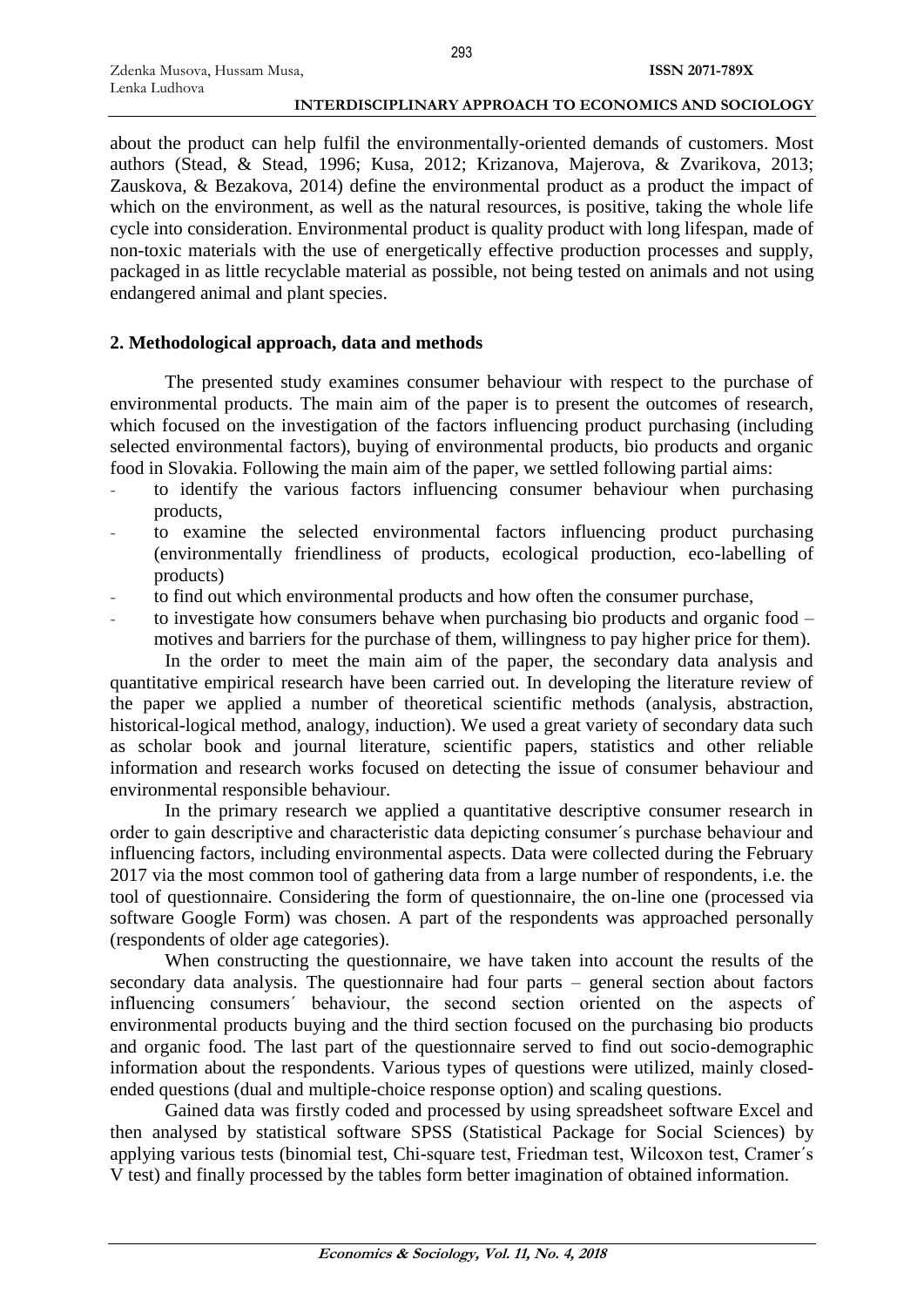The subjects of our survey were consumers in Slovakia. After verification of questionnaires, 274 respondents (older than 18 years, both gender, different regions, different achieved levels of education, income) could be included to the survey sample. The structure of the sample of respondents by gender and age is shown in the following *Table 1*:

| <b>Gender of</b><br>respondents | <b>Frequency</b> | Percentage of<br>frequency | Age of<br>respondents | <b>Frequency</b> | Percentage of<br>frequency |
|---------------------------------|------------------|----------------------------|-----------------------|------------------|----------------------------|
|                                 |                  |                            | $18 - 25$ years       | 37               | 13.50                      |
| Male                            | 130              | 47.45                      | $26 - 35$ years       | 60               | 21.90                      |
|                                 |                  |                            | $36 - 45$ years       | 49               | 17.88                      |
| Female                          | 144              | 52.55                      | $46 - 60$ years       | 67               | 24.45                      |
|                                 |                  |                            | 61 and more           | 61               | 22.26                      |
| Total                           | 274              | 100.00                     | Total                 | 274              | 100.00                     |
|                                 |                  |                            |                       |                  |                            |

Table 1. Research sample – gender and age

Source: *own processing based on research results*

Research sample follows the structure of population in Slovakia in the terms of *gender* and *age*. The representativeness of the sample according to the mentioned demographic features through the Chi-square test were verified (p-value gender 0.666; p-value age 0.802) on the level of significance  $\alpha = 0.05$ ) (*Table 2*):

Table 2. Results of Test on Representativeness of Research Sample

| Gender           | <b>Observed N</b>       | <b>Expected N</b>      |       | <b>Residual</b>      |
|------------------|-------------------------|------------------------|-------|----------------------|
| Man              | 130                     |                        | 133.6 | $-3.6$               |
| Woman            | 144                     |                        | 140.4 | 3.6                  |
| Total            | 274                     |                        |       |                      |
|                  |                         | <b>Test Statistics</b> |       |                      |
|                  |                         |                        |       | <b>Gender</b>        |
| Chi-Square       |                         |                        |       | $,187$ <sup>a</sup>  |
| df               |                         |                        |       |                      |
| Asymp. Sig.      |                         |                        |       | .666                 |
| Monte Carlo Sig. | Sig.                    |                        |       | ,674 <sup>b</sup>    |
|                  | 99% Confidence Interval | Lower Bound            |       | .662                 |
|                  |                         | <b>Upper Bound</b>     |       | .686                 |
| Age              | <b>Observed N</b>       | <b>Expected N</b>      |       | <b>Residual</b>      |
| $18 - 25$ years  | 37                      |                        | 34.5  | 2.5                  |
| $26 - 35$ years  | 60                      |                        | 53.2  | 6.8                  |
| 36 - 45 years    | 49                      |                        | 52.7  | $-3.7$               |
| 46 - 60 year     | 67                      |                        | 68.3  | $-1.3$               |
| 61 and more      | 61                      |                        | 65.3  | $-4.3$               |
| Total            | 274                     |                        |       |                      |
|                  |                         | <b>Test Statistics</b> |       |                      |
|                  |                         |                        |       | Age                  |
| Chi-Square       |                         |                        |       | $1,635$ <sup>a</sup> |
| df               |                         |                        |       | 4                    |
| Asymp. Sig.      |                         |                        |       | .802                 |
| Monte Carlo Sig. | Sig.                    |                        |       | ,810 <sup>b</sup>    |
|                  | 99% Confidence Interval | Lower Bound            |       | .800                 |
|                  |                         | <b>Upper Bound</b>     |       | .820                 |

Source: *own processing based on research and SPSS results*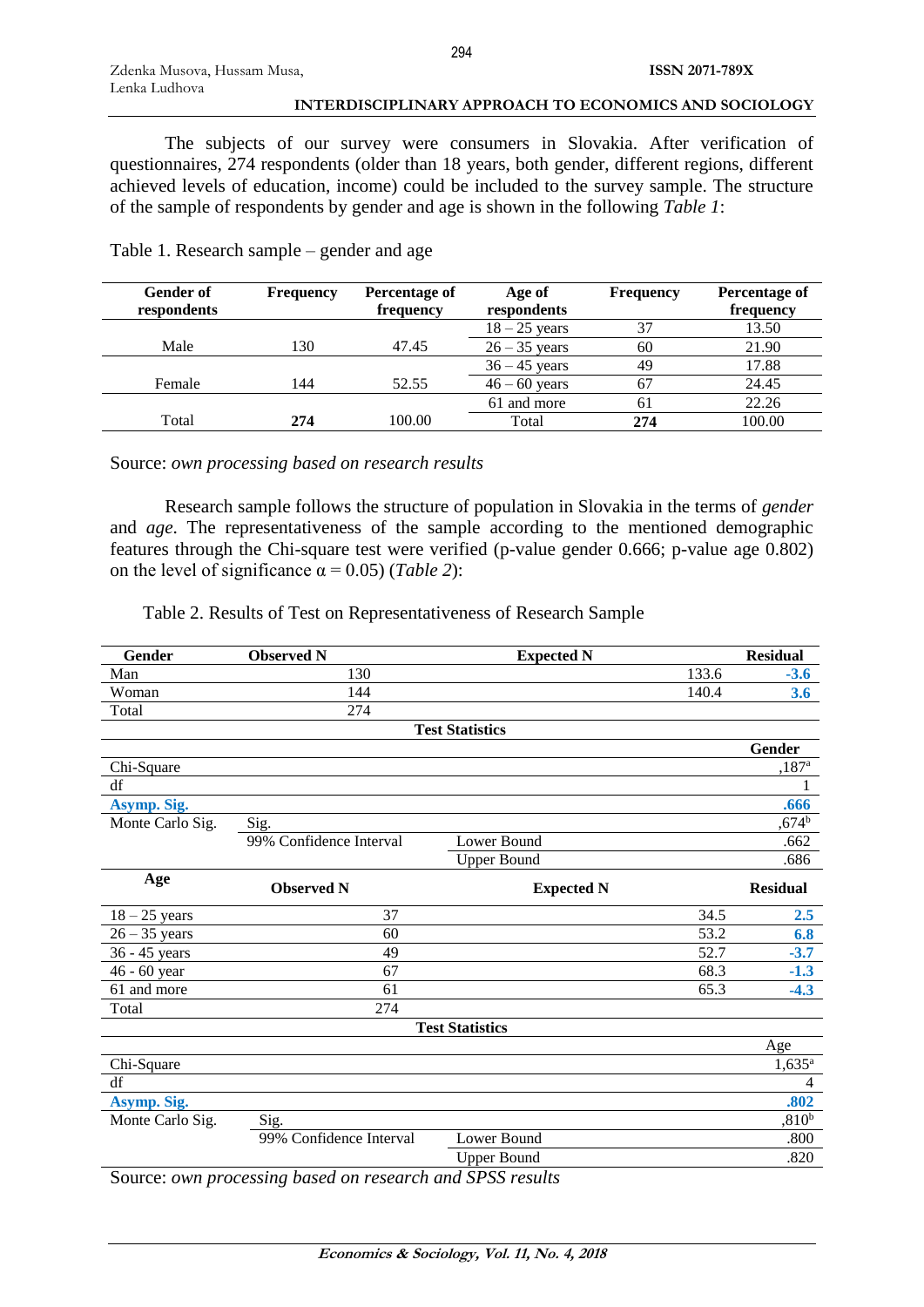According to the highest achieved level of education, the largest part comprised of respondents with university education – master´s degree (48.18 %), followed by respondents with high school education (41.24 %) and bachelor's degree (8.76 %). The least represented were respondents with elementary education (1.82 %). We have also investigated the net monthly income of the respondents. The most numerous group comprised of respondents with a net income from 501 to 700 EUR (29.93 %). Followed by respondents with a net income from 701 to 1000 EUR (26.64 %) and respondents with net income from 331 to 700 EUR monthly (16.42 %) According to the place of residence, respondents from Banská Bystrica region were dominant (59.85 %). Other regions were less represented. The representativeness of the sample was not achieved with the above-mentioned demographic characteristics.

# **3. Conducting research and results**

Zdenka Musova, Hussam Musa,

Lenka Ludhova

In the first part of the survey we focused on factors influencing consumer behaviour. Respondents had to express the extent of agreement or disagreement with statements which were oriented on the impact of selected consumers' behaviour factors on their purchasing decisions. The aim was to determine the most important factors influencing consumers (among them were also environmental factors: environmentally friendly product, environmental performance of businesses, bio-product label). We found out that considered factors are not equally important to consumers. Quality of products was one of the most influencing factors (as much as 272 – 99 % of respondents identify with it, 165 completely, men more than women). Safety (89 %) and price (90,8 %) of the products followed. Our findings correspond to the result of Flash Eurobarometer 367 (EC, 2013) - the quality of the product was the most important consideration for EU consumers (Slovak consumers 96 %, EU 27 97 %) followed by the product's price (Slovakia 85 %, EU 27 87 %) and its environmental impact (Slovakia 83 %, EU 27 84 %). The least important factor to consumers (of the investigated in this research) was the brand name of the product (Slovakia 56 %, EU 27 46 %).

Regarding the *environmental factors* – 69 % of respondents (completely only 20 %) preferred environmentally friendly products. Products made ecologically were chosen by 56.2 % of questioned. Product label "bio" is very important and important for more than 40 % of the respondents. Complete results are in the *Table 3*. We verified the statement about equal importance of all the factors while purchasing by Friedman test. With the significance level  $\alpha$  $= 0.05$  (p-value is .00) we accept the hypothesis that analysed factors are not equally important to the respondents while purchasing products. We found out mean values of particular factors with Friedman test and we arranged them from lowest to highest (*Table 4*).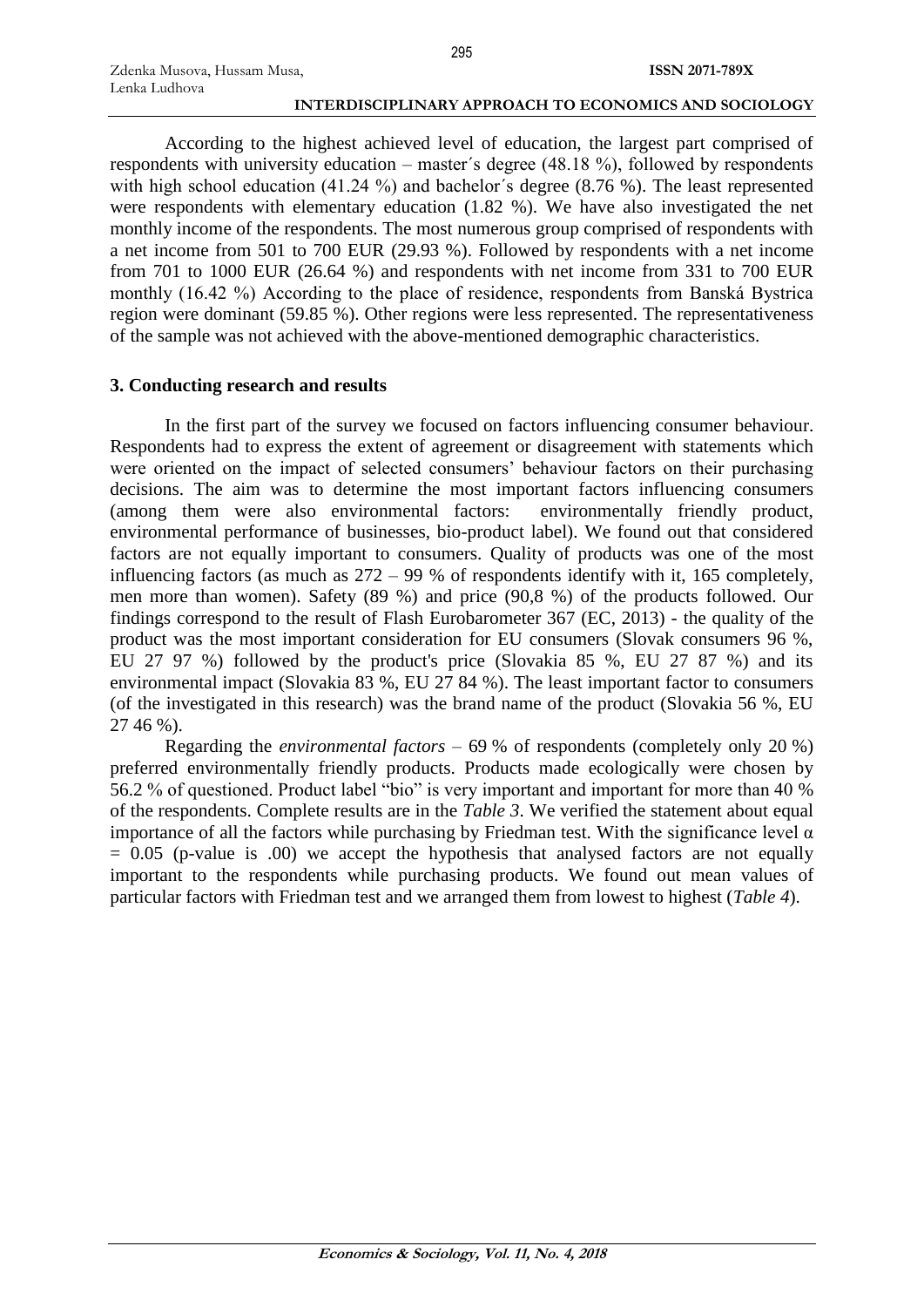|                                  | Absolutely | More agree | More       | Absolutely | No attitude |
|----------------------------------|------------|------------|------------|------------|-------------|
| I choose product which           | agree      | than       | disagree   | disagree   |             |
|                                  |            | disagree   | than agree |            |             |
| is of good-quality.              | 165        | 107        |            | $\theta$   |             |
| is safe.                         | 138        | 106        | 10         |            | 19          |
| is affordable price.             | 116        | 133        | 20         | 3          | 2           |
| has quality service.             | 86         | 134        | 33         | 3          | 18          |
| is made in Slovakia.             | 87         | 127        | 29         | 16         | 15          |
| is with good image of producer.  | 63         | 141        | 45         | 9          | 16          |
| is environment-friendly.         | 57         | 132        | 46         | 15         | 24          |
| is recommended to me by my       | 43         | 149        | 56         | 17         | 9           |
| acquaintance.                    |            |            |            |            |             |
| is labelled with a quality mark. | 47         | 116        | 71         | 20         | 20          |
| is ecologically produced.        | 40         | 114        | 66         | 25         | 29          |
| has "bio product"/"organic food" | 16         | 94         | 98         | 44         | 22          |
| label.                           |            |            |            |            |             |
| respects my religious values.    | 45         | 53         | 51         | 88         | 37          |
| has extended guarantee period.   | 23         | 68         | 97         | 50         | 33          |
| declares my social status.       | 10         | 44         | 98         | 77         | 45          |

# Table 3. Factors influencing consumer behaviour

Source: *own processing based on research results*

Table 4. Friedman test – Factors influencing consumer behaviour

|                                 | Mean Rank |
|---------------------------------|-----------|
| quality                         | 3.87      |
| safety                          | 4.98      |
| price                           | 5.06      |
| quality service                 | 6.20      |
| made in Slovakia                | 6.52      |
| image of producer               | 6.95      |
| environmental friendliness      | 7.40      |
| recommendations of acquaintance | 7.41      |
| quality mark                    | 7.98      |
| ecological production           | 8.38      |
| "bio" product label             | 9.56      |
| religious values                | 9.70      |
| extended guarantee period       | 9.88      |
| social status                   | 11.11     |

Source: *own processing based on research and SPSS results*

Across European countries there is a variety in consumer purchasing behaviour of environmentally friendly products. According to Knoskova (2014) the EU citizens can be segmented into six categories regarding their environmentally friendly products purchasing (Regular maintenance, Occasional maintenance, Ready for action, Contemplation, Relapse, Reluctant). The maintenance behaviour stages (regular and occasional – consumer often/sometimes buys environmentally friendly products) are the most common in every EU Member State (with more than 60 % of citizens at this stage in every country). Citizens are most likely to be at a maintenance behaviour stage in Austria (93 %), Germany (90 %) and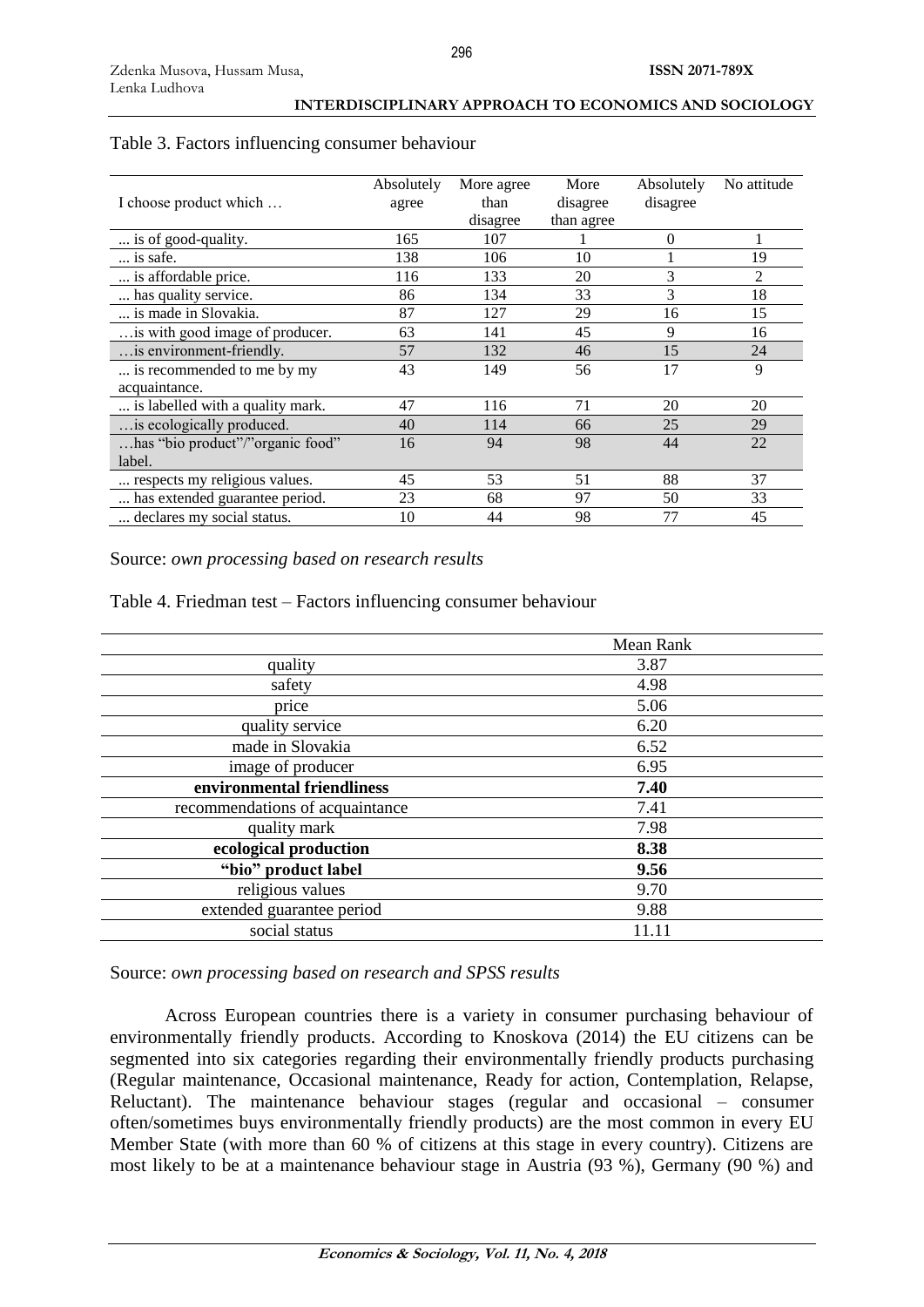Sweden (89 %). Austria is the only country where the relative majority of citizens are at the regular maintenance behaviour stage (48 %). This behaviour is also prevalent in Germany (37 %). The ready for action behaviour stage is most common in Bulgaria (11%), Romania (8%), the Czech Republic (7%) and Slovakia (7%). Green market in these countries has the highest potential to attract new customers (EC, 2013).

Subsequently we asked respondents about the purchasing of selected environmentally friendly products. They could mark their answers on 6-notch scale from "I buy regularly" to "I do not buy". We arranged particular products according to the frequency of their purchase by respondents. We determined a hypothesis that respondents buy all the environmentalfriendly products equally often. The statement about product purchasing equality was verified with Chi-Square test. We can reject this hypothesis (p-value .000) on a significance level of  $\alpha$  $= 0.05$ . Mean values of products (Friedman test) were arranged from lowest to highest (*Table 5*).

Table 5. Friedman test – Environmentally friendly products

|                                           | Mean Rank |
|-------------------------------------------|-----------|
| Products of local farming                 | 3.46      |
| Products packed in recyclable materials   | 4.40      |
| Meat and other products from eco-breeding | 4.82      |
| Bio products                              | 4.86      |
| Products from natural materials           | 5.04      |
| Energy-saving products                    | 5.21      |
| Chemical-free products                    | 5.31      |
| Organic food                              | 5.80      |
| Products not tested on animals            | 6.11      |

Source: *own processing based on research and SPSS results*

We will determine the order of particular products by Wilcoxon's test of statistical significance. To determine the order of particular factors we compared the p-value with the significance level  $\alpha$  = 0.05. If the p-value is lower than the significance level, we reject nullhypothesis about factor equality. Statistical significance proved only in two cases (*Table 6*).

Table 6. Wilcoxon's test – Environmentally friendly products

| How often do you buy environmentally friendly products? Products | From             | Asymp. Sig. (2-<br>tailed) |
|------------------------------------------------------------------|------------------|----------------------------|
| packed in recyclable materials - local farming                   | $-4,303b$        | ,000                       |
| eco-breeding – packed in recyclable materials                    | $-1,955^{\rm b}$ | ,051                       |
| bio products $-$ eco-breeding                                    | $-722^b$         | ,470                       |
| natural materials – bio products                                 | $-.211c$         | ,833                       |
| energy-saving – natural materials                                | $-1,862b$        | ,063                       |
| chemical-free - energy-saving                                    | $-0.067^{\rm b}$ | ,946                       |
| organic food – chemical-free                                     | $-3,052^b$       | ,002                       |
| not tested on animals – organic food                             | $-1,398^{b}$     | ,162                       |
|                                                                  |                  |                            |

Source: *own processing based on research and SPSS results*

Respondent of our research buys products of local farming most often. Regularly 27.4 % of respondents buy them. They are predominantly young people (18–25 years). From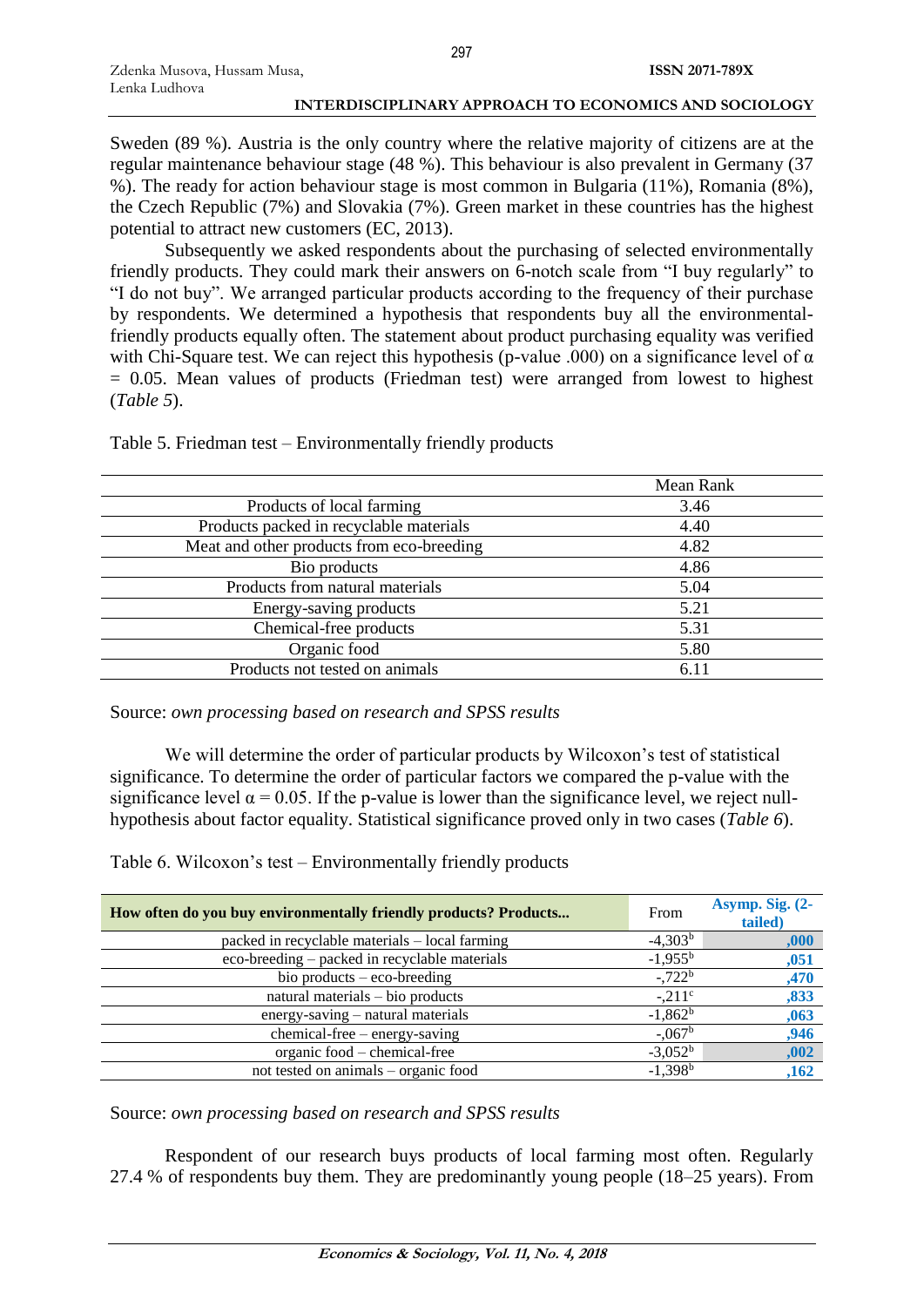this age group as much as 40.5 % buy them regularly and 35.1 % one to three times a month. Also the greatest part of respondents who buy products of local farming regularly were willing to pay higher price for bio products/organic food compared to conventional products.

Second most frequent purchased by respondents were six kinds of products, as they did not prove statistically significant. They were products packed in recyclable materials, products from ecological breeding, bio products, products from natural materials, energysaving and chemical-free products. Products packed in recyclable materials are regularly bought by 22.5 % of our respondents. Again, young respondents predominated.

The results of our research about bio products purchasing were interesting. In our sample, 14.2 % buy them regularly and one to three times a month 28.5 % of questioned. According to the research of TNS Slovakia (May 2015), almost one third (29 %) of Slovak consumers buy bio products. From these 42 % buy at least once a week and approximately quarter (24 %) exceptionally. Slovaks buy bio products, because they consider them healthy and of higher quality than classic products, and also because they are grown without chemicals.

Stated four kinds of products (a–d in Table 7), which are bought most often by our respondents, belong to products of everyday use. Majority of our respondents buy them regularly or several times a month, which we consider positive. It expresses their interest in the environment. With this purchase they also contribute to the protection of the environment or to lowering its excessive waste burden. The following product (e–g in Table 7) belong to products of medium-term and long-term consumption. Our respondents do not buy them that often – mostly one to five times a half-year.

Organic food and products not tested on animals (g–i) were in the third group of products according to the frequency of their purchase. More than a quarter (25.2 %) of the respondents do not buy organic food at all. At least once a year 56.9 % of questioned buy them, more women than men. Also MB Brand Management agency monitored purchasing of organic food. In 2016 it conducted a research on a sample of 1460 respondents aged 18 to 69 years. The outcome was that 55 % of Slovak consumers buy organic food, 11 % stated that their partner buys them and a third of consumers do not buy them at all. Men (48 %) and women (52 %) buy organic food almost equally. Women tend to view the supply of organic food on the Internet and subsequently buy them in a store. Men do it the other way around, they view the supply in a store first and then buy it cheaper on the Internet. Overview of complete results about the frequency of environmental products purchasing are stated in *Table 7*.

| How often do you buy stated environmental products?                       | Regularly | $1-3$ times a<br>month | $1-5$ a half-<br>year | Once a<br>year | Less often | I do not<br>buy |
|---------------------------------------------------------------------------|-----------|------------------------|-----------------------|----------------|------------|-----------------|
| <b>a</b> . Products of local farming (e.g. vegetables, cheese, milk)      | 75        | 93                     | 54                    | 8              | 30         | 14              |
| Products packed in recyclable materials (e.g. returnable bottles)         | 62        | 67                     | 63                    | 14             | 38         | 29              |
| c. Products of eco-breeding (meat)                                        | 38        | 73                     | 67                    | 27             | 29         | 40              |
| d. Bio products                                                           | 39        | 78                     | 47                    | 22             | 52         | 36              |
| <b>e.</b> Product from natural materials (e.g. clothing)                  | 24        | 55                     | 95                    | 41             | 42         | 17              |
| f. Energy-saving products (e.g. energy-saving light bulbs,<br>appliances) | 32        | 37                     | 72                    | 65             | 58         | 10              |
| <b>g.</b> Chemical-free products (cosmetics, cleaning products)           | 24        | 52                     | 84                    | 41             | 45         | 28              |
| <b>1.</b> Organic food (yoghurts)                                         | 24        | 64                     | 48                    | 20             | 49         | 69              |
| Products not tested on animals                                            | 24        | 41                     | 57                    | 25             | 59         | 68              |

Table 7. Environmental products purchasing frequency

Source: *own processing based on research results*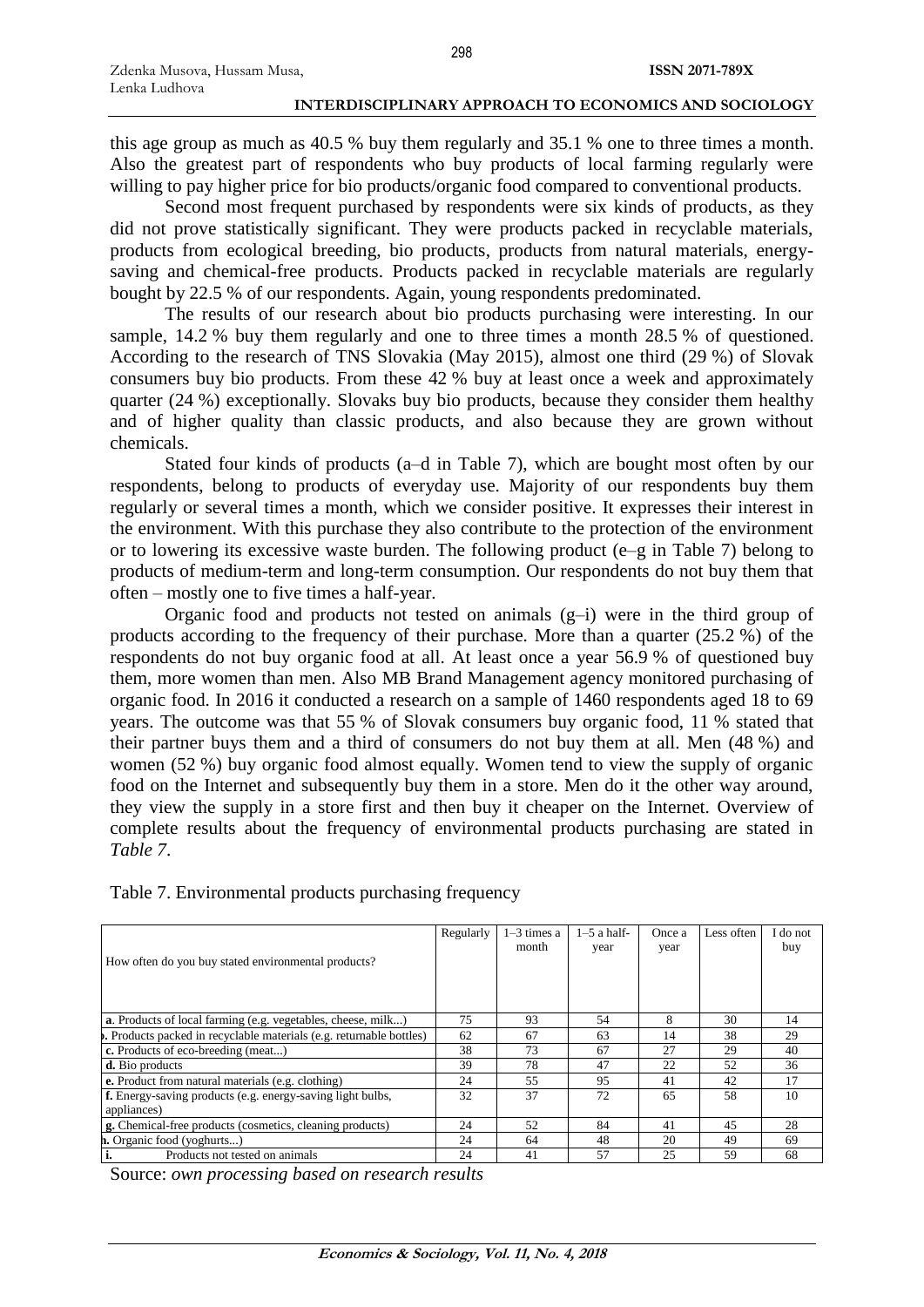Organic food and bio products are often perceived as environmentally friendly, healthy and tasting better than conventional food. The development of organic food and bio products market constitutes an element of a far more complex phenomenon of environmentally friendly consumption. We observe a dynamic growth in the value or organic food market in developed economies. From 2004 to 2012, the size of the European organic food market doubled, reaching 22.8 billion EUR. However, it was still a relatively small segment of the entire food and drink retail turnover (Bryła, 2012).

In our research we also analysed the motives for the purchase of bio products and organic food in more detail. Respondents could mark maximum three of the offered options (among which was also "I do not buy them" and "it does not concern me"). Overall, we collected 604 answers, respondent marked two answers on average. Respondents mostly inclined to the reason that they buy bio products and organic food because they are of good quality (as much as 21 % of all answers, 45.4 % respondents). Women and men answered approximately equally, consumers with higher incomes prefer this reason. As much as 60 % of respondents from the segment "Greenback Greens" (consumers who are willing to pay more for environmentally friendly products) marked quality an important factor.

Number of respondents (40.9 %) inclined to the positive effect of bio products/organic food on health. Healthy lifestyle followed, which was stated as a reason by 30.3 % of respondents. Also, the research of Nielsen Admosphere agency from October 2016 showed that Slovaks are relatively strongly interested in healthy lifestyle. According to this research one third of Slovaks try to consume the recommended daily intake of fruits and vegetables, one quarter take essential vitamins and minerals. Also, more than a quarter of Slovaks stated that they consider themselves healthy-eating [\(www.retailmagazin.sk\)](http://www.retailmagazin.sk/).

On the fourth place was environmental friendliness of bio products/organic food (28.8 % of respondents), the aspiration to support environmentally conscious businesses (24.5 %) and the enjoyment from purchasing bio products/organic food (13.8 %).

Other reasons were not significant. The option "I do not buy" was marked mostly by respondents from segments which are not interested in the environmental protection. From the segment "Grousers" organic food and bio products are not bought by 60 % of questioned and in the segment "Basic Brown" as much as 88.9 % of respondents. From segment "Sprouts" they are not bought by approximately a third of the particular segment.

Magnusson et al. (2003) confirm that health concern is a better predictor of the purchase of organic food than concern for the environment. The overwhelming majority of studies find "health" to be the primary reason for consumers by organic food or bio product (f. e. Chinnici et al., 2002; Zanoli & Naspetti, 2002). Healthy content came first in the mind of consumers over environmentally safe, satisfies changing taste, attitude of the customers according to the outcomes of the study of Paul and Jana (2012) too. According to survey by Bryła (2016) health values (50.6 %) and the ecological (environmentally friendly) character (46.9 %) play a key role in the process of organic food selection in Poland. Food safety and taste were mentioned by over 30 % of the respondents (1000 inhabitants of Poland aged 15- 65) in top 5 motives. The fifth rank was taken by quality assurance in the form of a label of certificate.

We asked the respondents who stated that they do not buy bio products or organic food about their reasons. However, the question was also answered by respondents who only purchase one of the mentioned products or had an urge to express themselves to this question – 51.8 % of respondents did so. Respondents could also choose maximum three possible answers – there were 274 answers overall. The most frequent reason for not buying bio products/organic food is their *price* – they seem too expensive (35 % of all answers). Another reason stated by 30 % of our respondents was that they are not confident about the quality of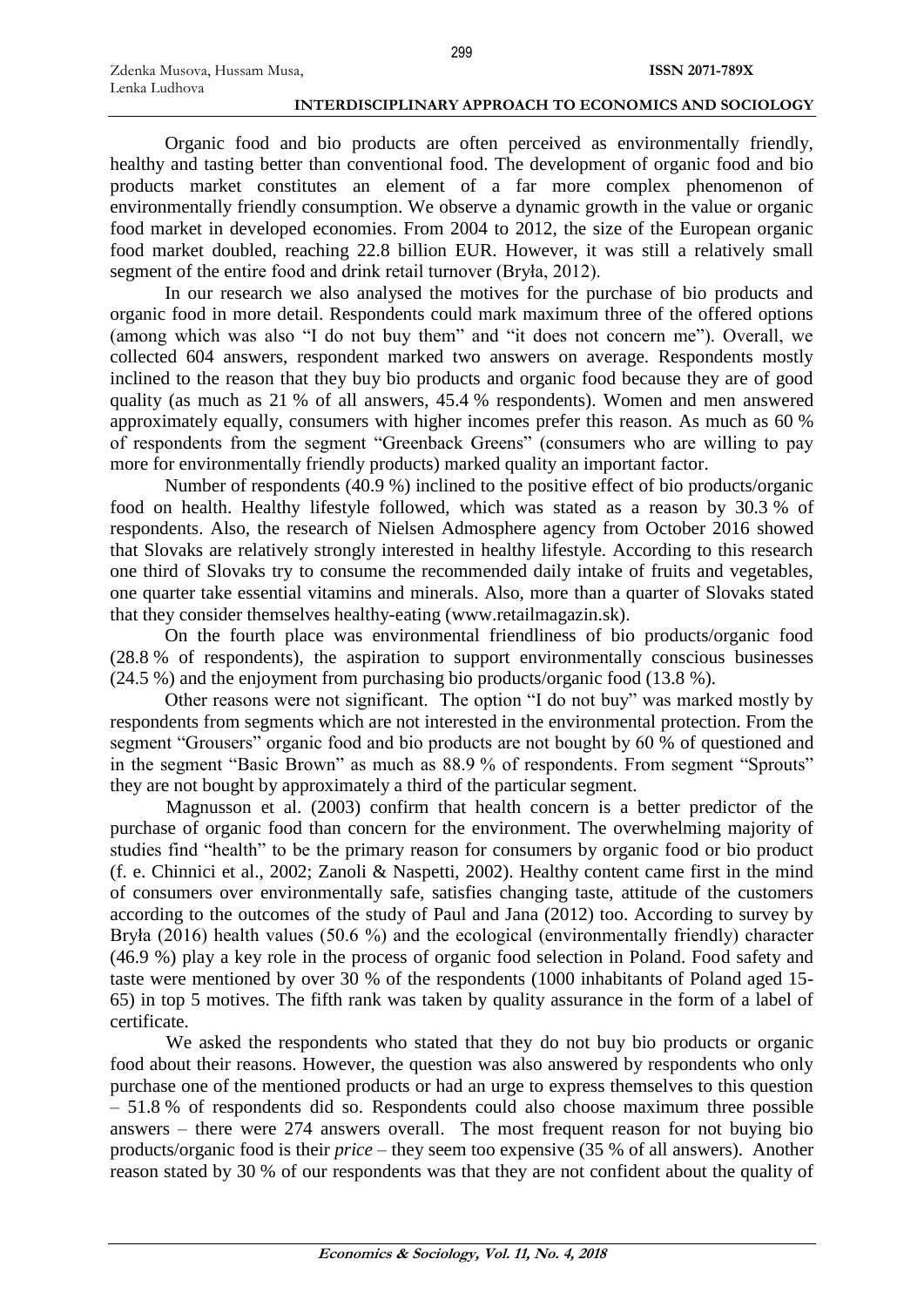bio products/organic food. Also, according to the agency research from 2015 (TNS Slovakia), the main reason for not buying bio products is the high price – as much as 61 % of Slovaks answered so. One third of consumers (32 %) do not trust the bio label and one fifth (20 %) are not informed enough about bio products or they do not consider them quality enough (www.tns-global.sk).

The similar reasons are presented in more research studies focused on the purchase of environmental products in general. For example, Mala at al. (2018) stated that the most frequently indicated reason that discourages consumer from buying green products is their high price. Other reasons that are frequently marked by their respondents were insufficient information about products and their low availability in the market which was followed by "I am not sure about the quality of these products". The next finding, they presented is the consumers often believe that the information provided by enterprises about their "green" products and the impact of their activities on the environment are misleading, which is because of the fact that the enterprises primarily focus on improving their sales and image.

We surveyed the willingness of consumers to pay higher price when purchasing bio products/organic food in the next question. The majority of respondents stated that they are willing to pay more for bio products/organic food only when it is a certain kind of product (22 %) and only occasionally (21 %). Respondents who are willing to pay more (18 %), or more precisely, pay higher price increased by 10 % maximum in comparison with competitive products (16 %), followed. Mostly respondents from the segment "Greenback Greens" were willing to pay higher price. In relation to the income, respondents with income higher than 1000 EUR per month (29.3 %) predominated.

The individuals´ willingness to pay for the environment - which means to pay more for environmental friendly products - has been studied as a measure of propensity to act. Laroche et al. (2001) found that individuals who are likely to pay more for eco-friendly products are female, married, and with at least one child living at home. Witzke and Urfei (2001) applied a two-step procedure for estimating an indicator of regional willingness to pay, which could be useful for planning an efficient environmental policy in Germany.

According the Flash Eurobarometer 367 (EC, 2013) EU citizens are generally willing to pay somewhat more for products if they are confident that they are environmentallyfriendly (77 %). However, one in five citizens (20 %) is not willing to pay more for these products. The price premium that EU citizens are willing to pay for "green" products varies substantially. Four out of ten respondents say that they would be willing to pay 5 % more for environmentally friendly products (37 %), three out of ten say that they would be willing to pay 6-10 % more (28 %). Seven percent of respondents say that they would be willing to pay 11-20 % more, and just five percent of respondents would pay more than 20 % extra for environmentally friendly products. Citizens are most willing to pay more for products that they are confident are environmentally friendly in Austria (88 %), Sweden (87 %), Germany (86 %), Slovakia (86 %) and the Czech Republic (86 %) and are least willing to pay more in Lithuania (64 %), Portugal (64 %) and Estonia (65 %).

In our research we assumed that there is a correlation between the income of respondents and their willingness to pay higher price for bio products/organic food. We verified this hypothesis with correlation characteristics for nominal variables. Pearson p-value is 0.045 which is less than  $\alpha$  = 0.05. We reject the null hypothesis (presumption about variable independence) on this significance level and we accept the presumption that respondents' income and their willingness to pay higher price for bio products or organic food are dependent. Cramer's V determines the strength of the dependence of the stated variables, its value is 0.170 which is only a weak dependence (*Table 8*).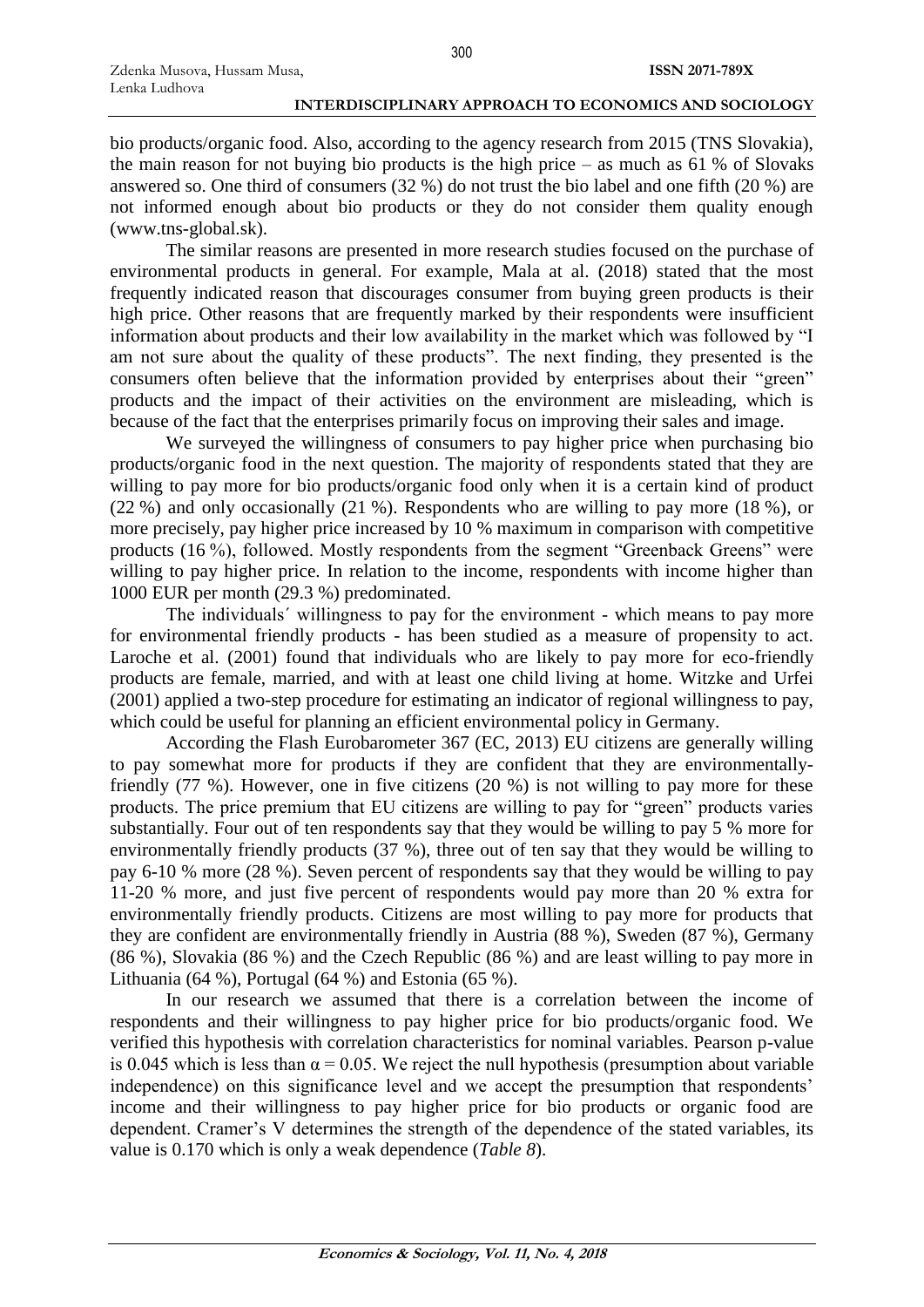| <b>INTERDISCIPLINARY APPROACH TO ECONOMICS AND SOCIOLOGY</b> |
|--------------------------------------------------------------|
|--------------------------------------------------------------|

| <b>Symmetric Measures</b> |                         |       |         |                   |                              |                         |  |  |
|---------------------------|-------------------------|-------|---------|-------------------|------------------------------|-------------------------|--|--|
|                           |                         |       |         |                   | Monte Carlo Sig.             |                         |  |  |
|                           |                         |       | Approx. |                   |                              | 99% Confidence Interval |  |  |
|                           |                         | Value | Sig.    |                   | Sig. Lower Bound Upper Bound |                         |  |  |
|                           | Phi                     | .340  | .046    | .042 <sup>c</sup> | .037                         | .047                    |  |  |
| Nominal by Nominal        | Cramer's V              | .170  | .046    | .042 <sup>c</sup> | .037                         | .047                    |  |  |
|                           | Contingency Coefficient | .322  | .046    | .042 <sup>c</sup> | .037                         | .047                    |  |  |
| N of Valid Cases          |                         | 274   |         |                   |                              |                         |  |  |

# Table 8. Dependence of willingness to pay higher price and income

Source: *own processing based on research and SPSS results*

It can be summed up, there is variety of the motives for the purchase and non-purchase of bio products and organic food. Consumers in Slovakia buy organic food primarily due to its perceived health benefits and higher perceived quality of products (the regular consumers of the bio- and organic products). Little knowledge exists about the motivation/demotivation of the occasional organic food consumers (which is purchasing selected categories of organic food or only occasionally purchase organic products). The research outcomes shown the need for further research activities in this topic with the aim to better understand the behaviour of "green" and "organic" consumers.

If consumers cannot distinguish organic and bio from conventional food on reasonable criteria, it is not surprising that they do not purchase organics at greater rates. It is incumbent on marketers, retailers and producers to better convey relevant information to consumers. Appropriate educational materials that could broaden the organic food consumer base need to be developed. Marketers need to include not only information about positive health effects, better quality, taste, nutritional concern, but also information pertaining to production methods, environmental benefits, positive contribution to local economies, etc. (Hughner et al., 2007).

Surprising conclusion of our research was the classification of our respondents to predefined segments according to their attitudes towards the environmental protection and their environmental behaviour (Roper's Segmentation, In: Musova, 2013). Segments were briefly defined, with an emphasis on environmentally friendly product preference, and respondents had to place themselves into one of them based on their self-evaluation. Majority of the respondents placed themselves to the segment "Sprouts" – 44.2 %. They are respondents who contribute to the protection of the environment occasionally and sometimes buy environmental product. However, they can be influenced and are good target group for environmental marketing activities of businesses. 98 of respondents (35.8 %) placed themselves to the segment "Greenback Greens" which is typical by stronger willingness to pay higher prices for environmentally friendly products. Among the active protectors of the environments "True-Blue Greens" placed themselves 13.1 % of questioned (36 respondents). Positive is that only 19 questioned (6.9 %) were indifferent in terms of the environmental protection. Based on the results of similar researches, we consider this finding debatable.

According to the results of preliminary questionnaire survey (Musova & Musa, 2017) from March 2016 (420 respondents, Slovakia) most of respondents (42 %) occupied so-called selective approach (they manifest environmental responsibility in some activities or while purchasing). We could compare them with the segment Sprouts, frequency of this group is similar in both researches. However, significant differences were seen in other groups. Almost 26 % reflected insufficient interest in solving environmental problems (in current research – Grousers – only 10 respondents (3.4 %). Whereas – only 9 % of respondents from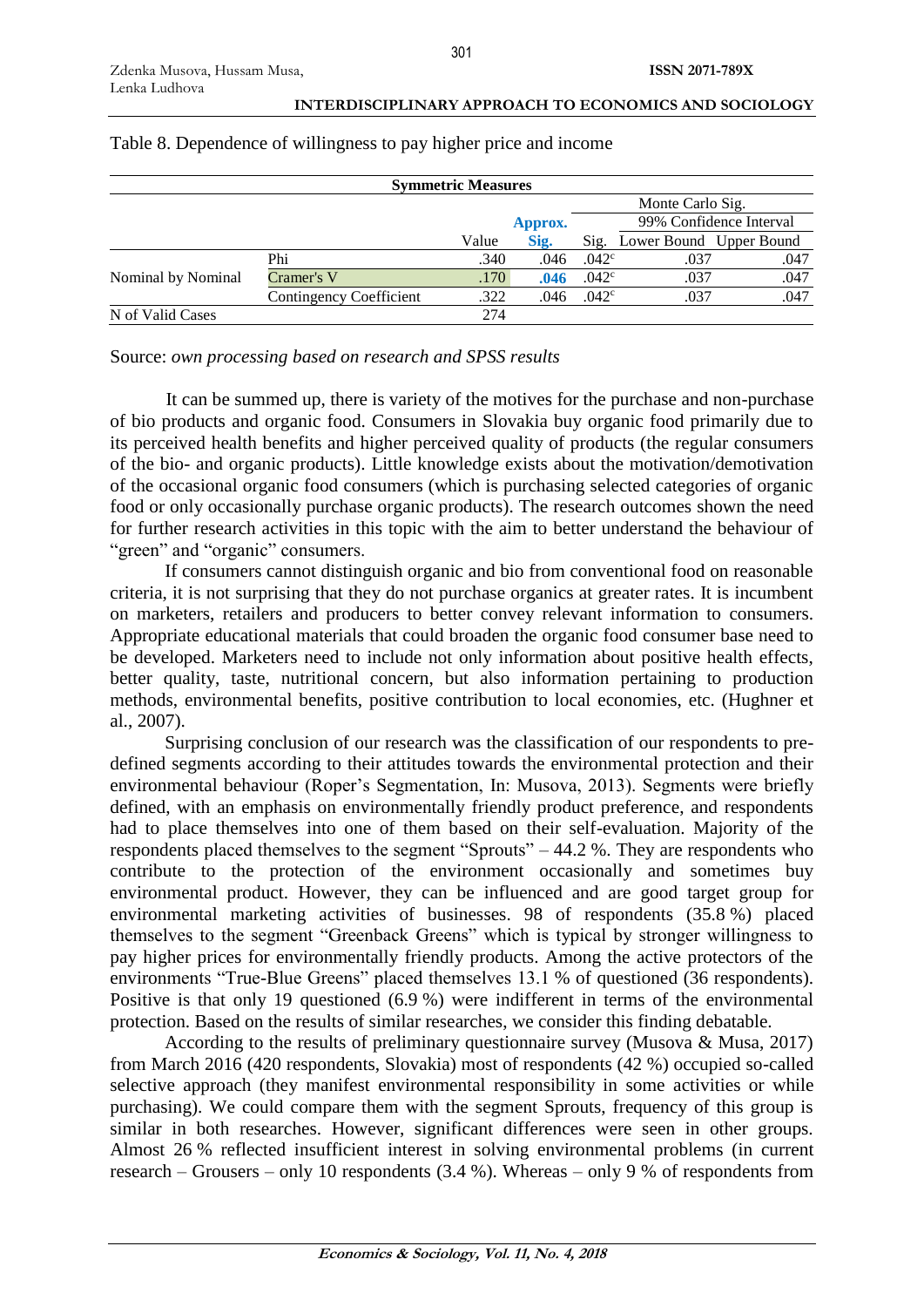preliminary survey expressed an active approach to environmental issues (in current research True Blue Greens 13.1 % of questioned. In the current research, also number of so-called "Greenback Greens" increased rapidly from 13 % (in 2016) to current 35.8 %. We explain the stated disproportions as follows: in the research sample from 2017, people with higher education level and higher income predominated, which could have positively affected their environmental attitudes and behaviour (and subsequently the research results). The second reason could have been the fact that self-evaluation of the consumers was not completely honest, and consumers could have slightly adjusted the answers in favour of their environmental orientation, in effort to "whitewash" themselves.

The consumer´s perception about his/her role in protecting the environment represents a personal aspect, since an individual could be more or less involved in protecting the environment regardless of his/her concern about the situation. The percentage of individuals declaring they could have an active role in protecting the environment is about 10 points lower than the percentage related to the general level importance given to the environment. As regards to territorial differences, the most ecologically-aware individuals are the citizens of the Netherlands (over 96 per cent declared that they can play a key role in protecting the environment), Sweden (93.34 %), Malta (93.69 % and Greece (92.91 %). On the contrary, Lithuania (73.15 %) and Latvia (71.47 %) are countries whose citizens are less concerned (Pirani & Secondi, 2011).

# **Conclusion**

Growing environmental problems caused by industrialization have increased the environmental concerns of customers, businesses, communities and governments. An increasing number of consumers tend to purchase and consume products that are presented in an environmentally friendly way.

Based on primary data analysis from the questionnaire survey, we have identified the most important factors which influence consumers in Slovakia and their purchase decisionmaking. The results have shown that environmental factors are not as important for consumers, despite the negative development in the environment. Only 20.8% of the respondents have stated with certainty that they choose environmentally friendly products.

While purchasing selected environmentally friendly products, consumers in Slovakia regularly and rather often purchase mostly products of everyday consumption (from local farming, products packaged in recyclable packaging, products of eco-breeding and bio products. Our respondents purchase products of mid- and long-term consumption less often (mostly once to five times every half a year) – products from natural materials, energy-saving products and chemical-free products.

The results connected to the purchase of bio products and organic food were surprising. In some aspects they have met the results of presented agency surveys, in some not. In our research sample bio products are regularly purchased by 14.2% of the respondents and once to three times a month by 28.5% respondents. Organic food is purchased regularly by 8.7% respondents and once to three times a month by 23.3%. The provided motives for the purchase were mostly the quality of the products (46.4% of respondents), positive influence on health and their purchasing as a part of a healthy life style. The connection between purchasing bio products/organic food and environmental protection has been detected on the fourth place (more than 28% of respondents). More than 13 % respondents do not purchase bio products at all, organic food is not purchased by a quarter of the respondents. The most common reasons for this is mainly higher price or the consumers ´disbelief in the quality of these products.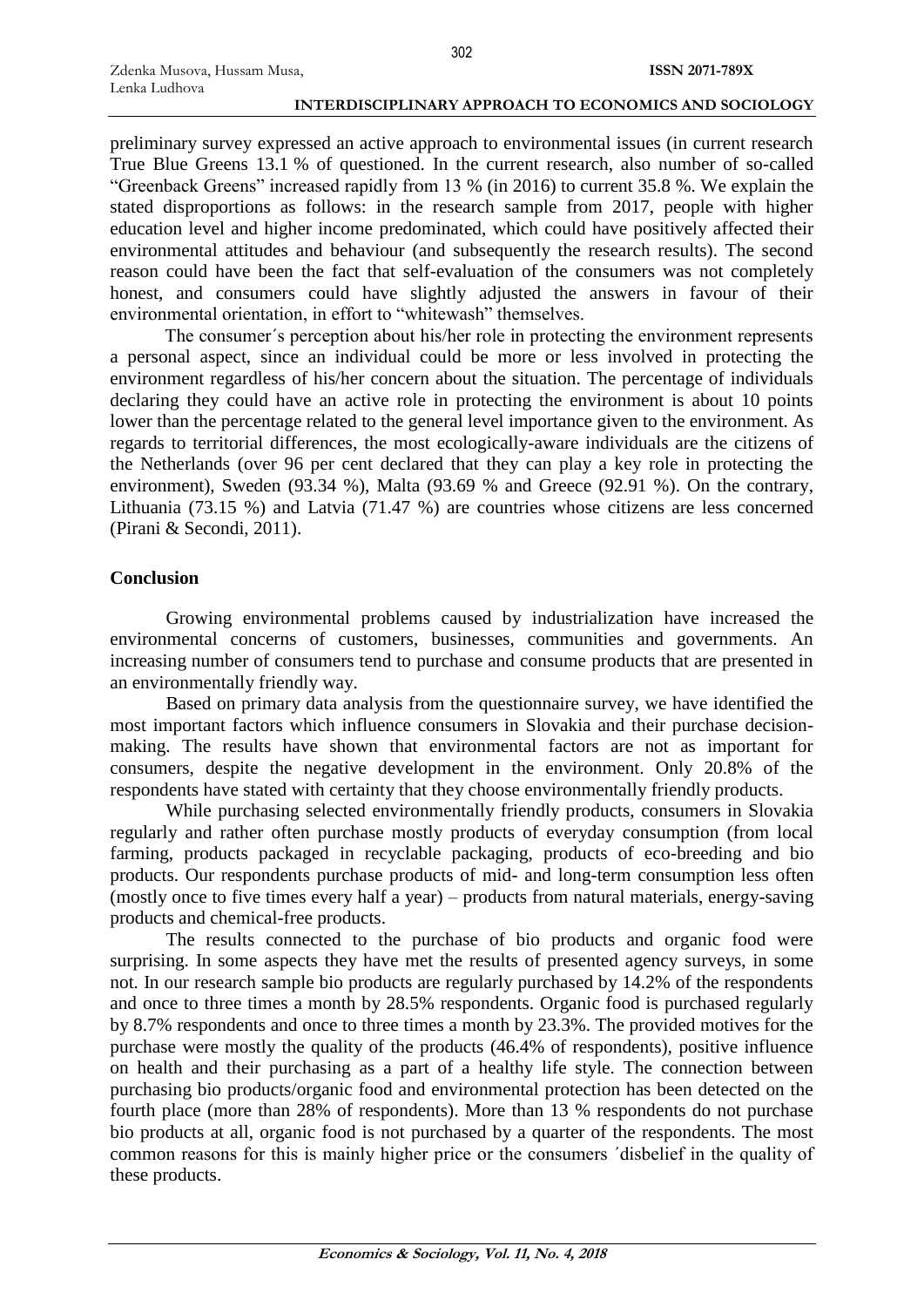Based on self-evaluation of attitudes towards environmental protection and purchasing environmental products, consumers could include themselves in predefined consumer segments. The majority of the consumers placed themselves as "Sprouts" – they act selectively - they contribute to the environmental protection occasionally and sometimes buy environmental product. More positive results (compared to the expected ones) have been achieved in consumer segments which are not concerned with environmental issues – only 9% of respondents perceived themselves as "Grousers" and "Basic Browns". We realize that more positive findings can be the result of research sample structure – consumers with higher education level and higher income predominated. Therefore, we consider several of our findings as debatable and they are an impulse for a further, more detailed research of this issue with an emphasis on relevant suggestions for consumers as well as for business practice.

# **Acknowledgement**

This paper has been supported by the Scientific Grand Agency of Slovak Republic under project VEGA No. 1/0802/16 "The influence of innovative marketing concepts on the behaviour of chosen market subjects in Slovakia".

# **References**

- Barbarossa, C., & Pastore, A. (2015). Why environmentally conscious consumers do not purchase green products A cognitive mapping approach. *Qualitative Market Research,* 18(2), 188-209. doi: 10.1108/QMR-06-2012-0030.
- Bryła, P. (2015). The development of organic food market as an element of sustainable development concept implementation. *Problemy Ekorozwoju,* 10, 79-88.
- Bryła, P. (2016). Organic food consumption in Poland: motives and barriers. *Appetite,* 105, 737-746.
- Bui, M. H. (2005). Environmental marketing: A model of consumer behaviour. *Proceedings of the Annual Meeting of the Association of Collegiate Marketing Educators.* New Orleans: Loyola University, 20-28.
- Chinnici G., D´Amico M, & Pecorino, B. 2002. A multivariate statistical analysis on the consumers of organic products. British Food Journal 104 (3/4/5). 187-199.
- Chiou, T., Chan, H., Lettice, F., & Chung, S. (2011). The influence of greening the suppliers and green innovation on environmental performance and competitive advantage in Taiwan. *Transportation Research Part E,* 47(6), 822-836.
- Diamantopoulos, A., Schlegelmilch, B. B., Sinkovics, R. R., & Bohlen, G. M. (2003). Can socio-demographic still play role in profiling green consumers? A review of the evidence and an empirical investigation. *Journal of Business Research,* 56, 465-480. doi: 10.1016/S0148-2963(01)00241-7.
- Esmaeilpour, M., & Bahmiary, E. (2017). Investigating the impact of environmental attitude on the decision to purchase a green product with the mediating role of environmental concern and care for green products. *Management & Marketing. Challenges for the Knowledge Society*, 12(2), 297-315. doi: 10.1515/mmcks-2017-0018.
- European Commission. 2013. Flash Eurobarometer 367. Attitudes of Europeans Towards Building Single Market For Green Products. http://ec.europa.eu/public\_opinion/ flash/fl\_367\_en.pdf
- Finisterra do Paco, A., Barata Raposo, M., & Filho, W. (2009). Identifying the green consumer: a segmentation study. *Journal of Targeting, Measurement & Analysis for Marketing*, 17(1), 17-25.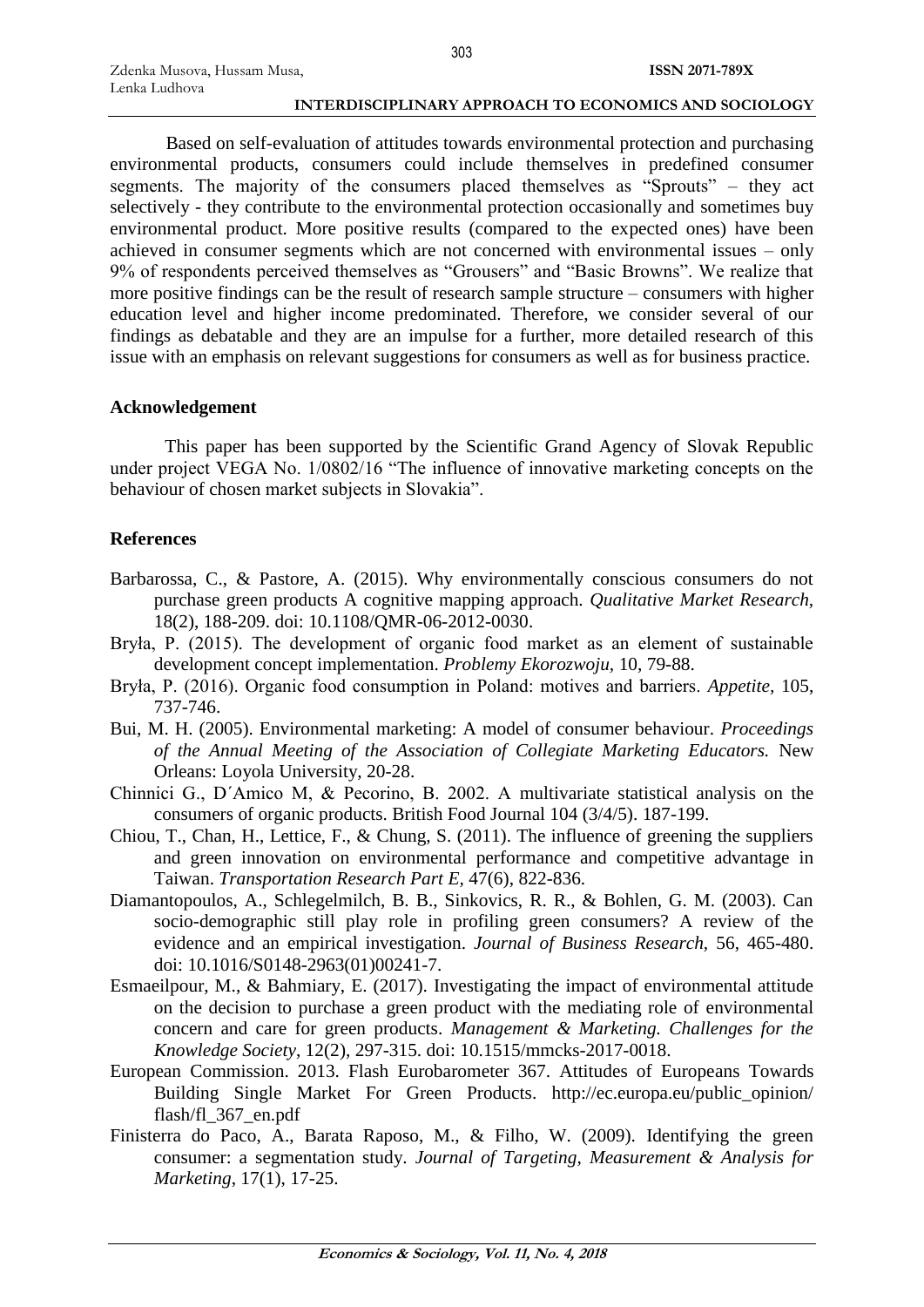- Fraj, E. & Martinez, E. (2007). Ecological consumer behaviour: an empirical analysis. *International Journal of Consumer Studies,* 31(1), 26-33.
- Gilg, A., Barr, S., & Ford, N. (2005). Green consumption or sustainable lifestyles? Identifying the sustainable consumer. *Futures,* 37(6), 481-504.
- Hughner, R. S., McDonagh, P., Prothero, A., Shultz II, C. J., & Stanton, J. 2007. Who are organic food consumers? A compilation and review of why people purchase organic food. *Journal of Consumer Behaviour.* (6), 94-110. doi: 10.1002/cb.210.
- Juwaheer, T., Pudaruth, S., & Noyaux, M. (2012). Analysis the impact of green marketing strategies on consumer purchasing patterns in Mauritius. *World Journal of Entrepreneurship, Management and Sustainable Development,* 8(1), 36-59.
- Kljucnikov A., Belas, J., Kozubikova, L., & Pasekova P. (2016). The Entrepreneurial Perception of SME Business Environment Quality in the Czech Republic. *Journal of Competitiveness,* 8(1), 66-78.
- Knoskova, L. (2014). Consumer Attitudes to Sustainability and Eco-Innovations. *International Journal of Economic Practices and Theories,* 4(3), 374-382.
- Kotler, P., & Armstrong, G. (2004). *Marketing.* Praha: Grada Publishing.
- Krizanova, A., Majerova, J., & Zvarikova, K. (2013). Green marketing as a tool of achieving competitive advantage in automotive transport. *Transport means 2013.* Kaunas: Kaunas University. 45-48.
- Kumar, P., & Ghodeswar, B. (2015). Factors affecting consumers´green product purchase decisions. *Marketing Intelligence & Planning,* 33(3), 330-347.
- Kurajdova, K., Taborecka-Petrovicova, J., & Kascakova, A. (2015). Factors Influencing Milk Consumption and Purchase Behavior – Evidence from Slovakia. *Procedia Economics and Finance,* 34, 573-580.
- Kusa, A. (2012). Atribúty environmentálneho marketingu a ich vplyv na spotrebiteľov. *Podnikanie v konkurenčnom prostredí.* Komárno: Univerzita J. Selyeho, Ekonomicka fakulta.
- Laroche, M., Bergeron, J., & Barbaro-Forleo, G. (2001). Targeting consumers who are willing to pay more for environmentally friendly products. *Journal of Consumer Marketing,* 18(6), 503-520.
- Magnusson M. K., Arvola, A., Hursti, U., Aberg, I., & Sjoden, P. 2003. Choice of organic food is related to perceived consequences for human health and to environmentally friendly behaviour. *Appetite*, 40 (2), 109-117.
- Mainieri, T., Barnett, E. G., Valdero, T. R., Unipan, J. B., & Oskamp, S. (2010). Green Buying: The Influence of Environmental Concern on Consumer Behavior. *The Journal of Social Psychology,* 137(2), 189-204.
- Mala, D., Sedliacikova, M., & Bencikova, D. (2018). How Customers of Small and Medium Wood-processing Slovak Enterprises Perceive a Green Product. *BioResources,* 13(1), 1930-1950.
- Marques, P. C., & Almeida, D. (2013). A Path Model of Attitudinal Antecedents of Green Purchase Behaviour. *Economics & Sociology,* 6(2), 135-144. Doi: 10.14254/2071- 789X.2013/6-2/12.
- Mostafa, M. M. (2007). Gender differences in Egyptian consumers´ green purchase behaviour: the effects of environmental knowledge, concern and attitude. *International Journal of Consumer Studies,* 31(3), 220-229.
- Musova, Z. (2013). *Spolocenska zodpovednost v marketingovej praxi podnikov.* Banska Bystrica: Univerzita Mateja Bela, Ekonomicka fakulta.